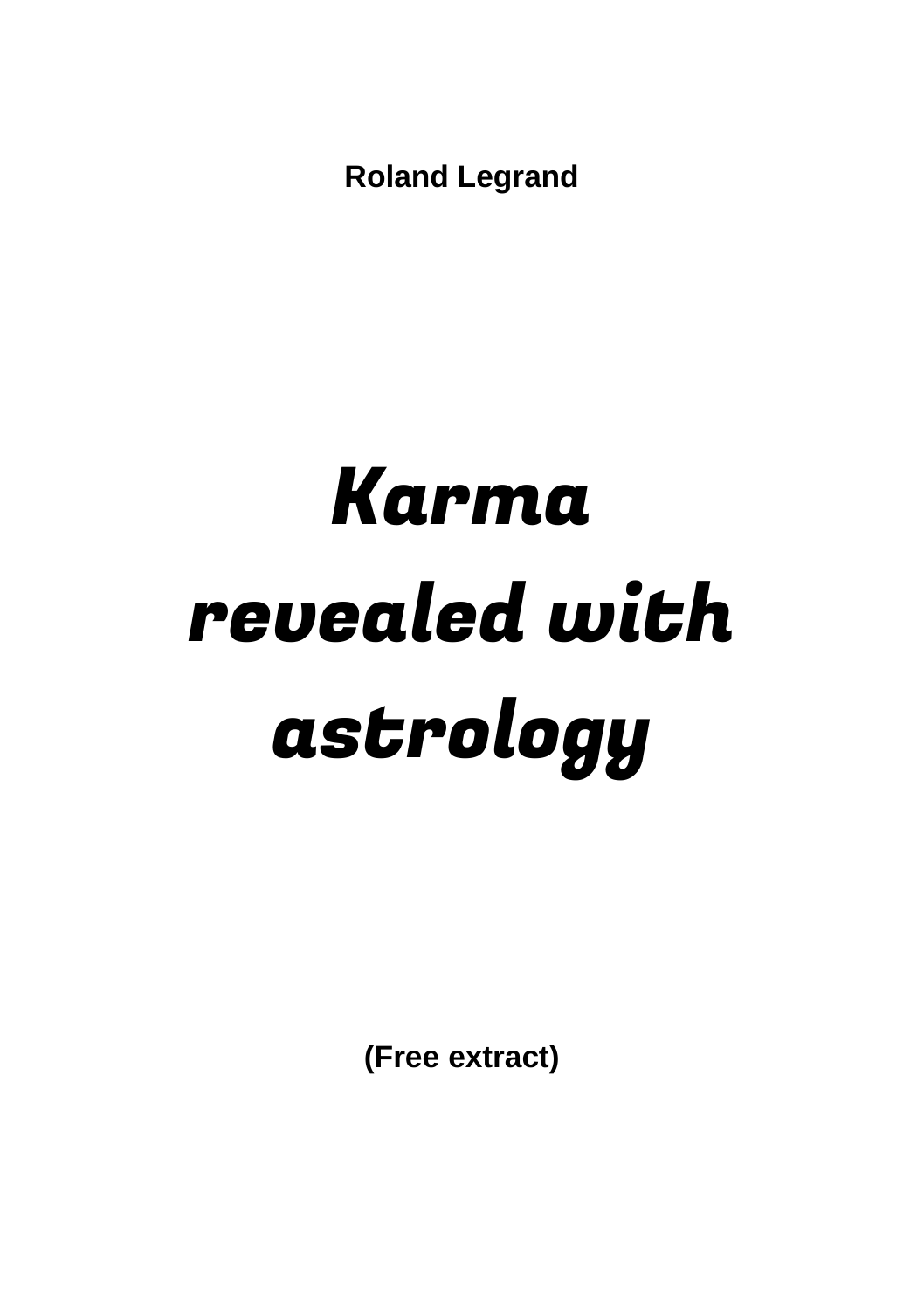## **Lesson 1**

**Link to the video of Lesson 1** (The Lunar Nodes) <https://youtu.be/823kKumiCSk> Click or copy/paste in your Internet browser

## **The Lunar Nodes**

## **You already know a little about them, but in this lesson, you will find more useful information to complement the analysis of these important fictive points.**

As seen earlier, there are two Lunar Nodes, the South Node, and the North Node. The drawing on the following page shows how they are created. On this drawing, see the orbit of the earth with the earth turning around the Sun. Look at the orbit of the Moon around the earth. It's not a perfect circle. It is quite elliptic. The points where the Moon's orbit crosses the orbit of the Earth are called "**North and South Lunar Nodes**".

If that is important to know on an astronomical point of view, it doesn't tell us what they mean in astrology, how the influence of the South and North Lunar Nodes operates. That's a very important concept to consider, especially in 'karmic astrology".

However, and once again on an astronomical point of view, *there are Lunar Nodes and Lunar Nodes.* Why? Because there are two different approaches to the calculations leading to determine the positions of the Lunar Nodes. Consequently, as seen in the introduction to this book, there is what is called the "**mean**" Lunar Nodes and the "**exact**" or "**true**" Lunar Nodes. The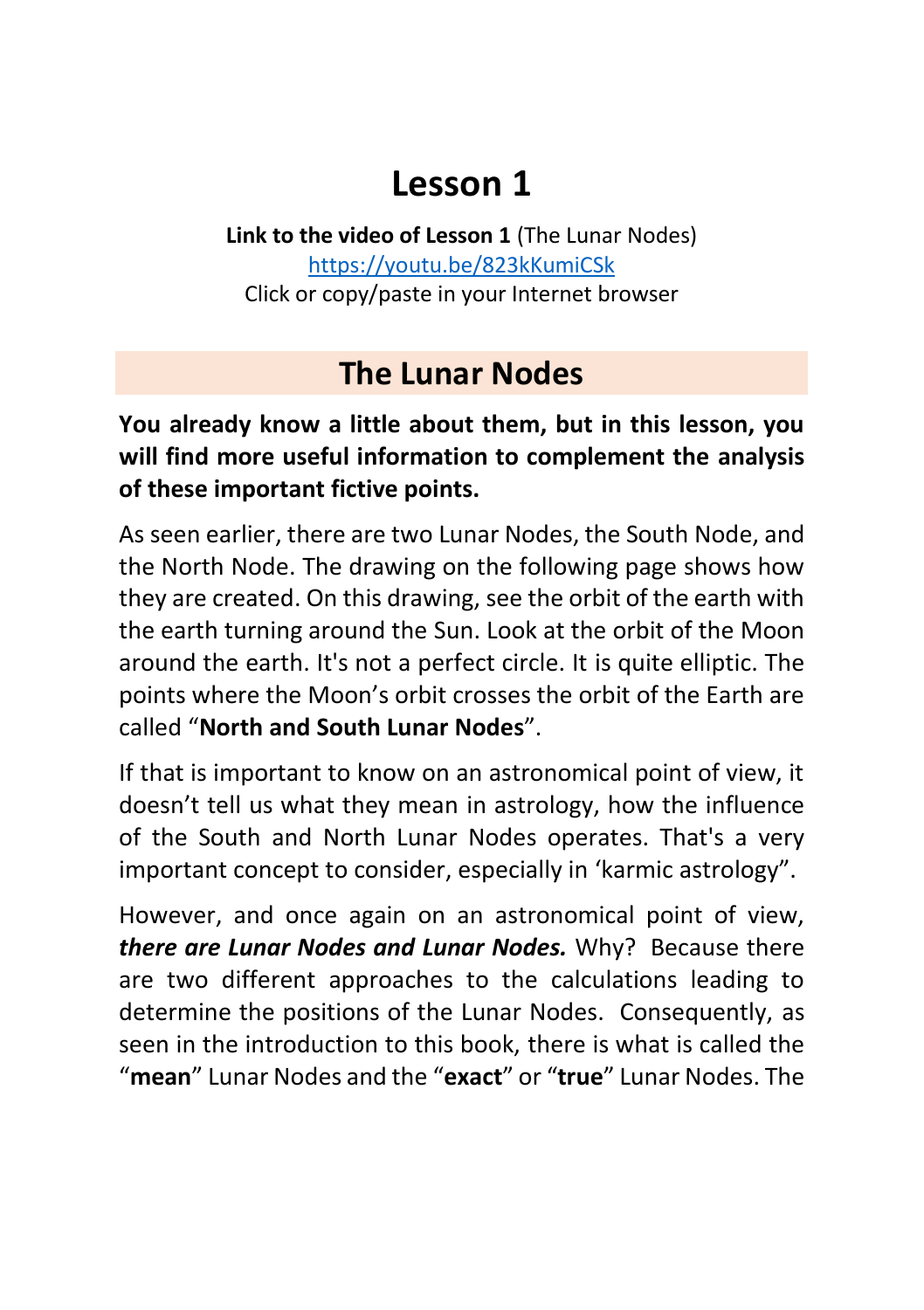true nodes move back and forth, whereas the mean Lunar Nodes always move backward. They retrograde.



In this lesson, we will find out what the Lunar Nodes mean and how you can find them in the "**ephemeris**", a book in which all the positions of the planets and other elements are listed day by day for a great number of years.

Let's have a look at the page of the ephemeris where we find the mean and true positions of the Lunar Nodes for a person born on the 29th of May 1917. On the line corresponding to that date, you see first, the day's number, then the TS (Sidereal Time or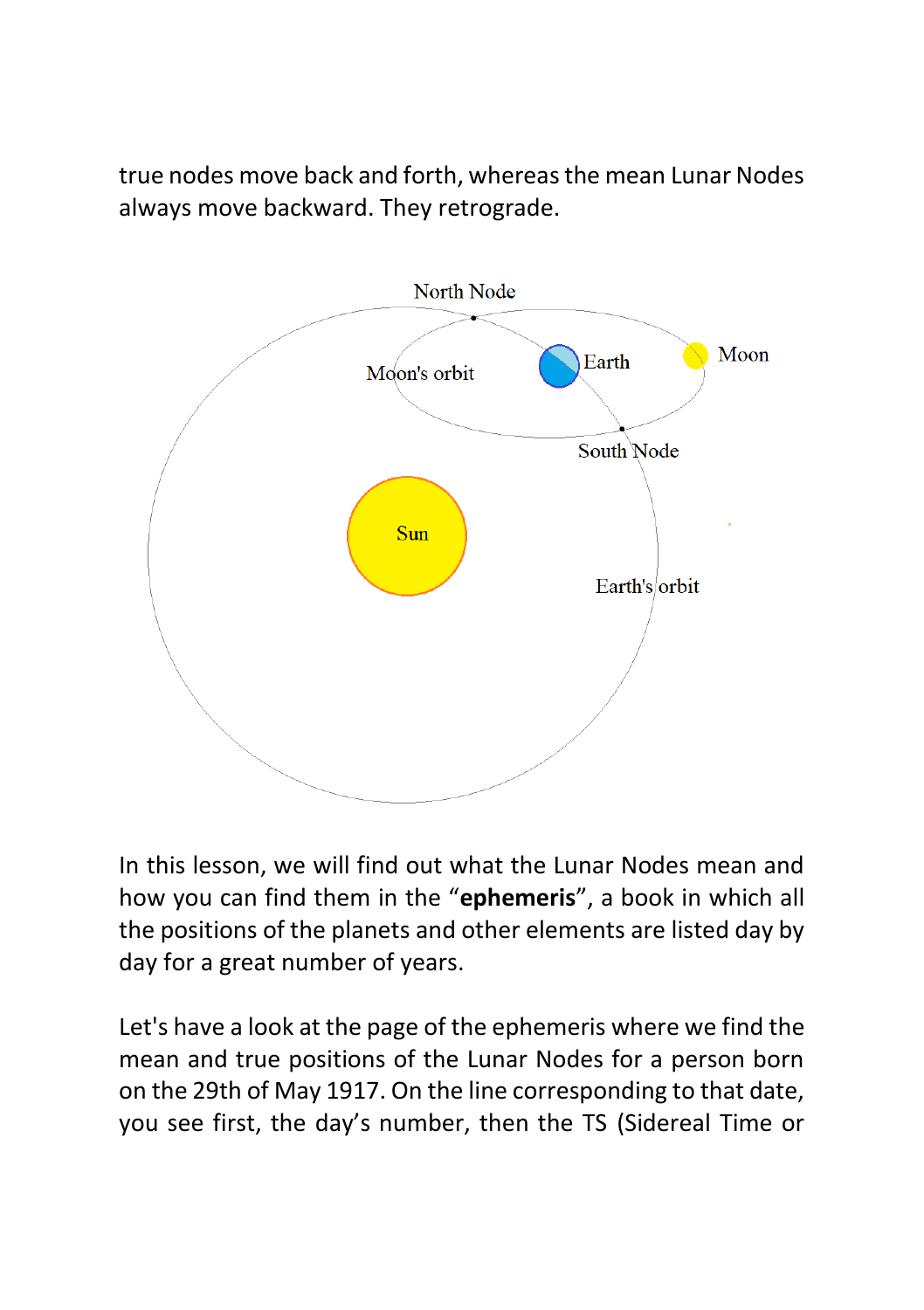cosmic time) of the day at midnight GMT, then the Sun, the Moon, Mercury, Venus, Mars, Jupiter, Saturn, Uranus, Neptune, Pluto, and then you see the "true" Lunar Node at 11° retrograde in Capricorn, and next, the mean Lunar Node at 12°32' in the same sign. The difference is minimal; only one degree. Although it is not a drastic difference, if you prefer to use the true Lunar Nodes that's your choice, you can do that. I personally use the mean position and that is the one I will be teaching you about in this lesson.

| <b>MAY</b>                                                               | 1917                                                                                           |                                                                                                      |                                                                                         |                                                                              |                                                                       |                                                                             |                                                                                  |                                                                             |                                                             |                                                      |                                                                                                                            |                                                              |                                                                                        |                                                                                    | 00:00 UT                                                                  |                                                                                     |
|--------------------------------------------------------------------------|------------------------------------------------------------------------------------------------|------------------------------------------------------------------------------------------------------|-----------------------------------------------------------------------------------------|------------------------------------------------------------------------------|-----------------------------------------------------------------------|-----------------------------------------------------------------------------|----------------------------------------------------------------------------------|-----------------------------------------------------------------------------|-------------------------------------------------------------|------------------------------------------------------|----------------------------------------------------------------------------------------------------------------------------|--------------------------------------------------------------|----------------------------------------------------------------------------------------|------------------------------------------------------------------------------------|---------------------------------------------------------------------------|-------------------------------------------------------------------------------------|
| Day                                                                      | Sid.t                                                                                          | $\odot$                                                                                              | D                                                                                       | ö                                                                            | Q                                                                     | ď                                                                           | 24                                                                               | ħ                                                                           | ਮ੍ਰ                                                         | 升                                                    | в                                                                                                                          | Ω                                                            | Ω                                                                                      |                                                                                    | š                                                                         | Day                                                                                 |
| т<br>W<br>$\overline{2}$<br>3<br>т                                       | 14 33 24<br>14 37 21<br>144117                                                                 | 108 2'40<br>11°<br>0'51<br>11°59'01                                                                  | 298221<br>$11$ m $18$<br>23°25                                                          | 28832<br>28°54<br>29°11                                                      | 11815<br>12°29<br>13°43                                               | 27 <sup>2</sup><br>3<br>27°48<br>28°33                                      | 16814<br>16°28<br>16°42                                                          | 242648<br>24°52<br>24°56                                                    | 238824<br>23°25<br>23°26                                    | 2011<br>2°11<br>2°12                                 | 25642<br>2°43<br>2°44                                                                                                      | 12°R59<br>123555<br>$12^{\circ}48$                           | 14권<br>13°58<br>13°55                                                                  | 198221<br>19°28<br>19°35                                                           | 28H18<br>28°21<br>28°24                                                   | T <sub>1</sub><br>W <sub>2</sub><br>T <sub>3</sub>                                  |
| F<br>S<br>5                                                              | 14 45 14<br>14 49 10                                                                           | 12°57'09<br>13°55'15                                                                                 | 5446<br>18°23                                                                           | 29°23<br>29°29                                                               | 14°57<br>16°11                                                        | 29°18<br>0년 3                                                               | 16°57<br>17°11                                                                   | $25^\circ$ 0<br>25°4                                                        | 23°28<br>23°29                                              | 2°12<br>2°13                                         | 2°45<br>2°46                                                                                                               | 12°40<br>12°30                                               | 13°51<br>13°48                                                                         | 19°41<br>19°48                                                                     | 28°27<br>28°30                                                            | F<br>$\overline{4}$<br>S <sub>5</sub>                                               |
| S<br>M<br>т<br>8                                                         | 14 53<br>$\overline{7}$<br>14 57<br>3<br>15<br>$\bf{0}$                                        | 14°53'19<br>15°51'22<br>16°49'23                                                                     | $1$ m <sub>-17</sub><br>14°27<br>27°54                                                  | 29°R29<br>29°25<br>29°16                                                     | 17°25<br>18°39<br>19°53                                               | 0°48<br>1°33<br>2°18                                                        | 17°25<br>17°39<br>$17^{\circ}54$                                                 | $25^{\circ}$<br>8<br>25°12<br>25°17                                         | 23°30<br>23°31<br>23°32                                     | 2°14<br>2°15<br>2°16                                 | 2°47<br>2°48<br>2°49                                                                                                       | 12°20<br>12°10<br>$12^{\circ}$ 2                             | 13°45<br>13°42<br>13°39                                                                | 19°55<br>$20^{\circ}$<br>$\mathbf{1}$<br>$20^{\circ}$ 8                            | 28°32<br>28°35<br>28°38                                                   | S <sub>6</sub><br>M 7<br>T <sub>8</sub>                                             |
| W 9<br>T <sub>10</sub><br>F 11<br>S 12                                   | 15<br>4 5 6<br>15<br>853<br>15 12 50<br>15 16 46                                               | 17°47'22<br>18°45'20<br>19°43'17<br>20°41'12                                                         | $11x^{733}$<br>25°22<br>9819<br>23°22                                                   | $29^\circ$ 2<br>28°44<br>28°22<br>27°57                                      | $21^{\circ}$ 7<br>22°21<br>23°35<br>24°49                             | 3°3<br>3°48<br>4°33<br>5°17                                                 | $18^\circ$ 8<br>18°22<br>18°36<br>18°51                                          | 25°21<br>25°25<br>25°30<br>25°35                                            | 23°33<br>23°34<br>23°35<br>23°36                            | 2°16<br>2°17<br>2°18<br>2°19                         | 2°51<br>2°52<br>2°53<br>2°54                                                                                               | 11°56<br>11°53<br>11°D52<br>11°52                            | 13°36<br>13°32<br>13°29<br>13°26                                                       | 20°15<br>20°21<br>20°28<br>20°35                                                   | 28°40<br>28°43<br>28°45<br>28°48                                          | W 9<br>T <sub>10</sub><br>F11<br>S <sub>12</sub>                                    |
| S 13<br>M14<br>T <sub>15</sub><br>W16<br>T <sub>17</sub><br>F 18<br>S 19 | 15 20 43<br>15 24 39<br>15 28 36<br>15 32 32<br>15 36 29<br>15 40 25<br>15 44 22               | 21°39'06<br>22°36'59<br>23°34'50<br>24°32'41<br>25°30'30<br>26°28'18<br>27°26'05                     | 7 <sub>8</sub> 29<br>21°38<br>5 <sup>3</sup> 48<br>19°57<br>4Y4<br>$18^\circ$ 5<br>1856 | 27°29<br>26°58<br>26°25<br>25°50<br>25°15<br>24°40<br>$24^{\circ}$ 6         | $26^{\circ}$ 3<br>27°16<br>28°30<br>29°44<br>$0$ II58<br>2°12<br>3°26 | $6^\circ$<br>$\overline{2}$<br>6°47<br>7°31<br>8°16<br>9°0<br>9°45<br>10°29 | 19°<br>5<br>19°19<br>19°33<br>19°48<br>$20^{\circ}$ 2<br>20°16<br>20°30          | 25°39<br>25°44<br>25°49<br>25°54<br>25°59<br>$26^\circ$ 4<br>$26^{\circ}$ 9 | 23°37<br>23°37<br>23°38<br>23°39<br>23°39<br>23°40<br>23°41 | 2°20<br>2°21<br>2°22<br>2°23<br>2°24<br>2°25<br>2°26 | 2°55<br>2°56<br>2°57<br>2°59<br>3°0<br>$3^\circ$<br>$3^\circ$<br>$\overline{2}$                                            | 11°53<br>11°R54<br>11°53<br>11°51<br>11°46<br>11°40<br>11°33 | 13°23<br>13°20<br>13°16<br>13°13<br>13°10<br>$13^{\circ}$ 7<br>$13^{\circ}$ 4          | $20^{\circ}41$<br>20°48<br>20°55<br>$21^\circ$ 1<br>$21^\circ$ 8<br>21°15<br>21°21 | 28°50<br>28°53<br>28°55<br>28°58<br>29°0<br>29°<br>$\overline{2}$<br>29°4 | S <sub>13</sub><br>M14<br>T <sub>15</sub><br>W16<br>T17<br>F18<br>S <sub>19</sub>   |
| S 20<br>M21<br>T <sub>22</sub><br>W23<br>T <sub>24</sub><br>F 25<br>S 26 | 15 48 19<br>15 52 15<br>15 56 12<br>8<br>$\bf{0}$<br>16<br>5<br>4<br>16<br>8<br>16<br>16 11 58 | 28°23'50<br>29°21'35<br>$0$ II19'18<br>1°17'00<br>$2^{\circ}14'40$<br>3°12'19<br>4 <sup>°</sup> 9'56 | 15°35<br>28°58<br>$12\text{II}$ 4<br>24°51<br>79321<br>19°36<br>15239                   | 23°32<br>23°0<br>22°31<br>$22^{\circ}$ 4<br>21°40<br>21°19<br>$21^{\circ}$ 2 | 4°39<br>5°53<br>7°7<br>8°21<br>9°35<br>10°48<br>$12^{\circ}$ 2        | 11°13<br>11°57<br>$12^{\circ}42$<br>13°26<br>14°10<br>14°54<br>15°38        | $20^{\circ}44$<br>20°59<br>21°13<br>21°27<br>21°41<br>21°55<br>$22^{\circ}$<br>9 | 26°14<br>26°20<br>26°25<br>26°31<br>26°36<br>26°42<br>26°47                 | 23°41<br>23°41<br>23°42<br>23°42<br>23°42<br>23°43<br>23°43 | 2°27<br>2°29<br>2°30<br>2°31<br>2°32<br>2°34<br>2°35 | 3 <sup>o</sup><br>3<br>$3^\circ$<br>5<br>3 <sup>o</sup><br>6<br>3 <sup>o</sup><br>7<br>3 <sup>o</sup><br>8<br>3°10<br>3°11 | 11°26<br>11°19<br>11°14<br>11°11<br>11°D10<br>11°10<br>11°12 | $13^{\circ}$ 1<br>12°57<br>12°54<br>12°51<br>$12^{\circ}48$<br>12°45<br>$12^{\circ}42$ | 21°28<br>21°35<br>21°42<br>21°48<br>21°55<br>$22^{\circ}$ 2<br>$22^{\circ}$<br>8   | 29°6<br>29°9<br>29°11<br>29°13<br>29°15<br>29°17<br>29°19                 | S 20<br>M21<br>T <sub>22</sub><br>W23<br>T <sub>24</sub><br>F <sub>25</sub><br>S 26 |
| S 27<br>M28<br>T <sub>29</sub>                                           | 16 15 54<br>16 19 51<br>16 23 48                                                               | $5^\circ$<br>7'32<br>$6^{\circ}$<br>5'07<br>7° 2'40                                                  | 13°33<br>25°23<br>7m15                                                                  | 20°49<br>20°40<br>20°36                                                      | 13°16<br>14°30<br>15°43                                               | 16°22<br>$17^\circ$<br>6<br>17°49                                           | 22°23<br>22°37<br>22951                                                          | 26°53<br>26°59<br>$27^\circ$ 5                                              | 23°43<br>23°43<br>23°R43                                    | 2°36<br>2°38<br>2°39                                 | 3°12<br>3°14<br>3°K                                                                                                        | 11°13<br>11°15<br>11°R15                                     | 12°38<br>12035<br>12°32                                                                | 22°15<br>22°22<br>22°28                                                            | 29°21<br>29°22<br>29°24                                                   | S 27<br>M28<br>T <sub>29</sub>                                                      |
| <b>W30</b><br>T31                                                        | 16 27 44<br>163141                                                                             | 8°0'12<br>8II5742                                                                                    | 19°13<br>1422                                                                           | 20°D36<br>20040                                                              | 16°57<br>$18\text{H}11$                                               | 18°33<br>19817                                                              | $23^{\circ} 5$<br>23819                                                          | 27°11<br>279617                                                             | 23°43<br>23 <sub>0</sub> 43                                 | 2°41<br>26242                                        | 3°16                                                                                                                       | $\Box$ 11°14<br>3588 11312 12326                             | 12°29                                                                                  | 22°35<br>22042                                                                     | 29°26<br>29 <sup>H</sup> 28                                               | <b>W30</b><br>T31                                                                   |

## **Let's go ahead with the rest of the lesson to explain what the South and North Lunar Nodes mean in a chart.**

On the following page is the chart of the person born on the 29th of May 1917. The North Lunar Node is in Capricorn, and the South one is across the zodiac, in Cancer.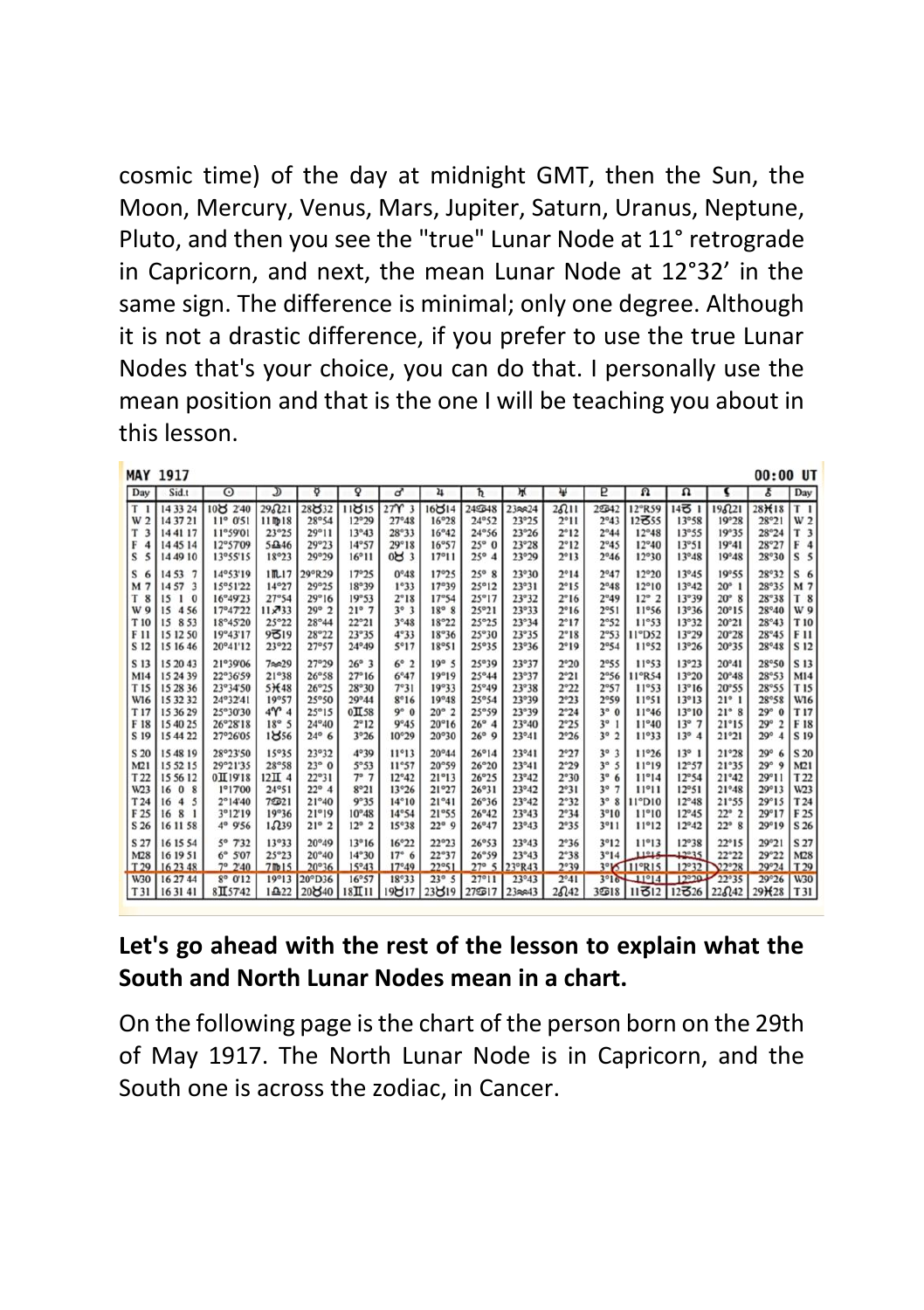**Remember: The North and South Lunar Nodes are directly opposed to one another. They also both represent opposed tendencies that cohabit within us. They tell us much about our life path.**

The Lunar Nodes are a valuable source of information about karma, about our life path, about what we need to leave behind, to abandon, to let go, and also about where we need to go, what direction we need to take in this life.



**South Node in House IX - North Node in House III**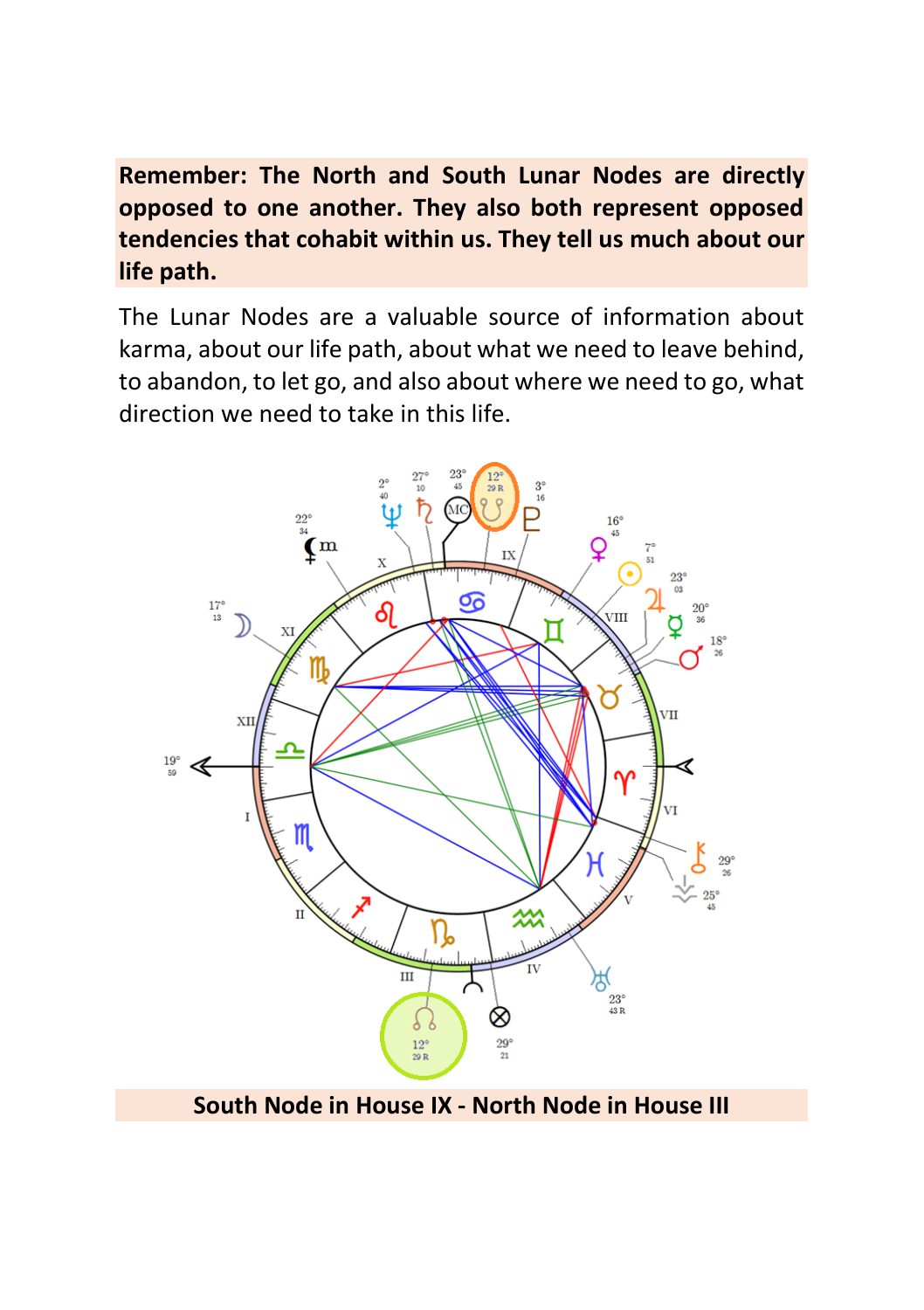The South Lunar Node in Cancer in House IX in this chart represents what this person needs to let go, to get rid of, to detach themselves from. It globally represents what has had a very strong influence in the previous incarnation, a situation where this person felt probably quite secure, so much as to become dependent on, mainly because some important facets of that person's life were favourable (or not), and consistent with the profound influence that the situation had in various ways.

How the situation in our previous life was perceived, is what matters most in today's incarnation. Hence, we have brought back an instinctive need to reproduce similar situations and a similar behaviour due to the fact that we are cosmically but unconsciously connected to them. It is therefore natural to us, and it eventually becomes a prevalent part of our personality.

The South Lunar Node in House IX that you can see in the chart on the previous page represents the karmic influence of what this House represents. It could mean, for example, that this person lived with a foreigner or in a foreign country. Perhaps this person was travelling a lot or was an explorer searching for new territories or new countries. It can also indicate that this person was very interested and absorbed by the need to study.

As you know, House IX also represents studies, higher education, universities, and anything legal and official. It represents the way we deal with society on a philosophical point of view. When the South Node is in this House, it often indicates an insatiable craving for knowledge that creates a tendency to learn constantly, not necessarily getting anything concrete from what is learned. It is learning for the sake of learning or travelling for the sake of travelling.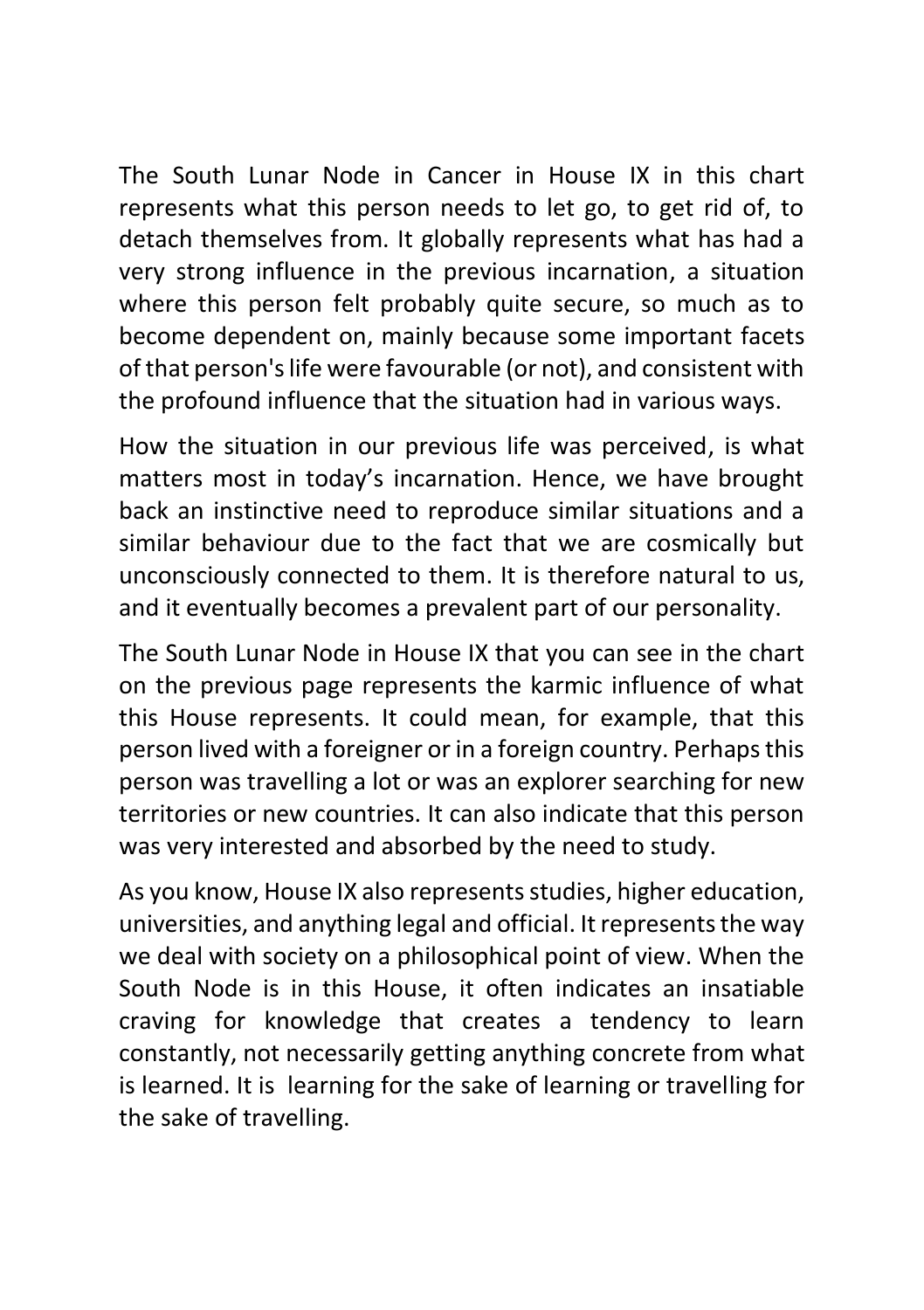Therefore, the position of the South Lunar Node tells us from the example chart that this person needs to adjust and do what needs to be done with concrete repercussions and consequences so that learning is motivated by a definite goal and not just for the thrill of acquiring more knowledge. It could be done with the view of accessing to a better job perhaps, or a better situation, or to realise an important project.

In this particular case of the South Node in House IX, if learning is not linked to a concrete objective, it may be better to forget about it and just learn what is necessary to keep on going in this present incarnation.

Nevertheless, because the North Node across from the South Node is naturally in House III, opposed to House IX, it indicates a need to communicate, teach, or share the acquired knowledge. That House makes learning a source of evolution of the ability to share with others what has been learned.

That way, what the person learns becomes more concrete. It becomes more objective and rational, instead of being a useless exercise that only confers personal satisfaction while it lasts.

Therefore, the North Node in House III shows that there is a need to improve communication as an essential medium to share and put to good use what has been mastered in House IX.

The North Lunar Node represents that towards which we should be tending to go in this present life. Consequently, in House III the North Node shows that the meaning of that House is the answer to the question of finding and knowing what to learn and how to use that knowledge.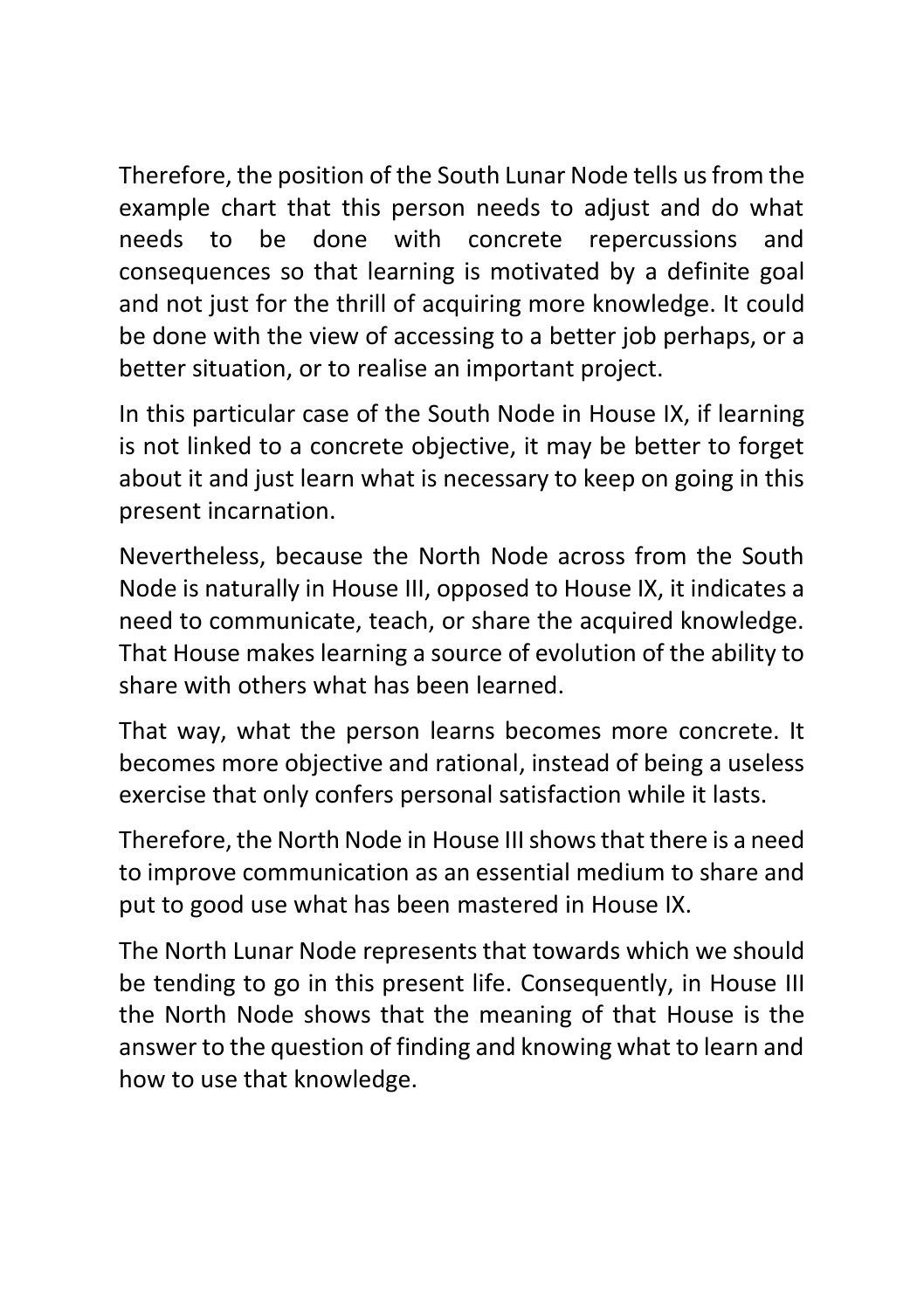However, apart from the positions of the North and South Lunar Nodes in Houses, they are also in signs. As you can see in the example chart, the South Node is in Cancer and the North Node is in Capricorn.

It is also necessary to consider the rulers of these signs. They are called "**regents**" in accordance with their positions in signs and Houses.

Last, but not least, the **aspects** created with other elements around the chart provide more information about the true and profound meaning of the South and North Lunar Nodes.

## **Let's see what the Lunar Nodes in the signs have to teach us about our karma and life path.**

First, you need to remember that if the South Lunar Node is in Aries, the North one is in Libra. If the South Lunar Node is in Taurus, the North one is in Scorpio. Have a look at the list presented on the following page and memorise it to spontaneously remember that the Lunar Nodes are opposed to one another and that because they are, they complement one another. It means that what you leave behind allows you to get more from life because it lightens your existential vehicle and makes it easier to drive it you where you want to go. This process is represented by the opposition between the North and South Lunar Nodes.

You will find a supplementary section at the end of this lesson to help you analyse the positions of the South and North Lunar Nodes in Houses. Use that section to read as many charts as you can until the roles of these elements become clear and meaningful. They are important in a chart as you will find out by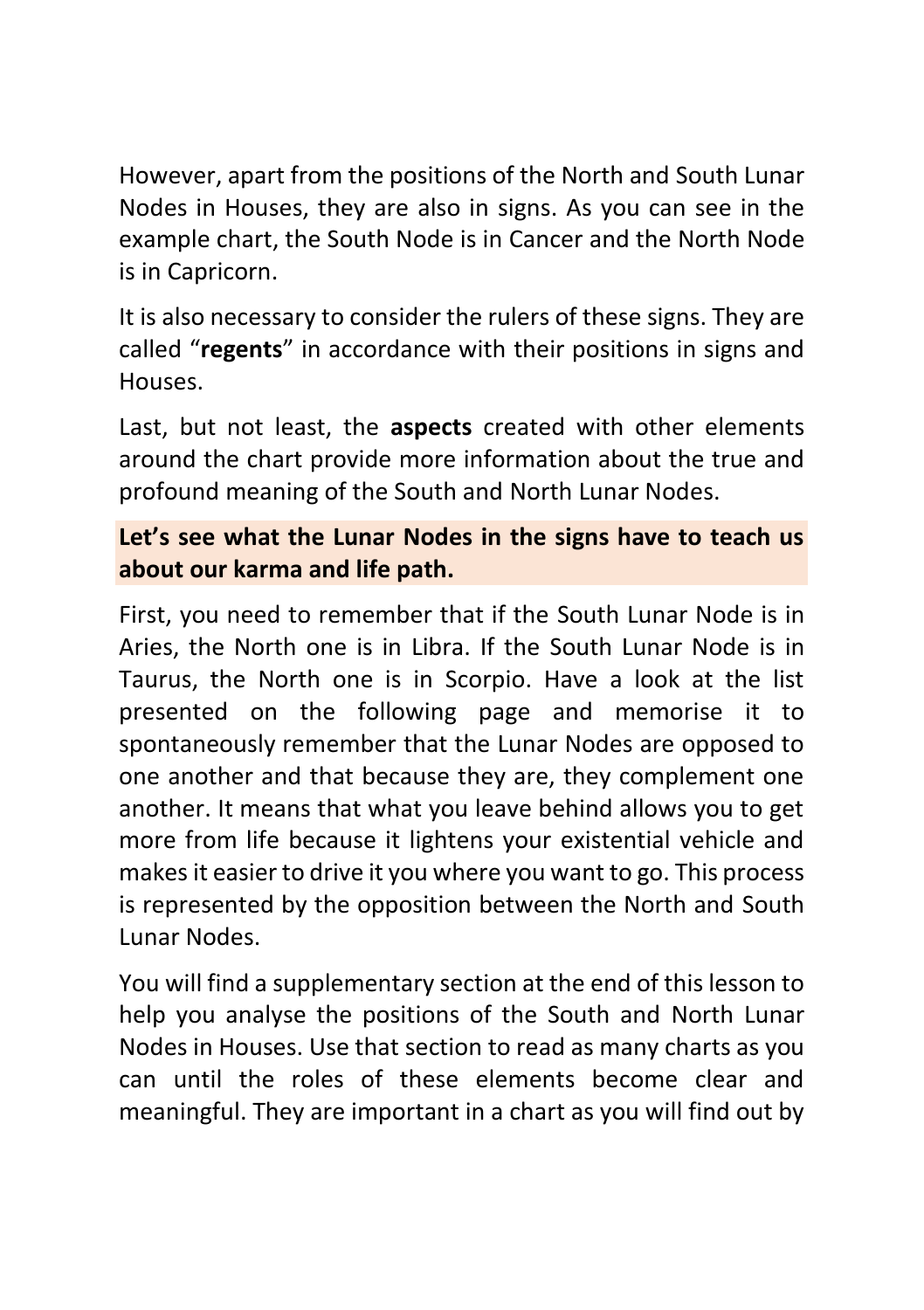reading the supplementary section. Once again, however, do not copy/paste my words, use them only to inspire your personal definition an interpretation with your own words.

# The Lunar Nodes in signs

| South Node Aries              | North Node Libra         |
|-------------------------------|--------------------------|
| South Node Taurus             | North Node Scorpio       |
| South Node Gemini             | North Node Sagittarius   |
| South Node Cancer             | North Node Capricorn     |
| South Node Leo                | North Node Aquarius      |
| South Node Virgo              | North Node Pisces        |
| South Node Libra              | North Node Aries         |
| South Node Scorpio            | <b>North Node Taurus</b> |
| <b>South Node Sagittarius</b> | North Node Gemini        |
| <b>South Node Capricorn</b>   | <b>North Node Cancer</b> |
| <b>South Node Aquarius</b>    | North Node Leo           |
| South Node Virgo              | <b>North Node Pisces</b> |

There is also a supplementary section about the Lunar Nodes in signs to be used in the same manner. Avoid parrot-like interpretations, repeating what you read in the book. That would not make you a valuable astrologer.

Below is a list of the possible positions of the Lunar Nodes in the Houses. Memorise it to speed up your readings and understand the bond between these two inseparable elements.

In the list on the following page, you can see that if the South Lunar Node is in House I or Ascendant, the North one is automatically across in-House VII or Descendant. If the South Node is in House II, the North one is in House VIII. If the South Node is in House III, the North one is in House IX. If the South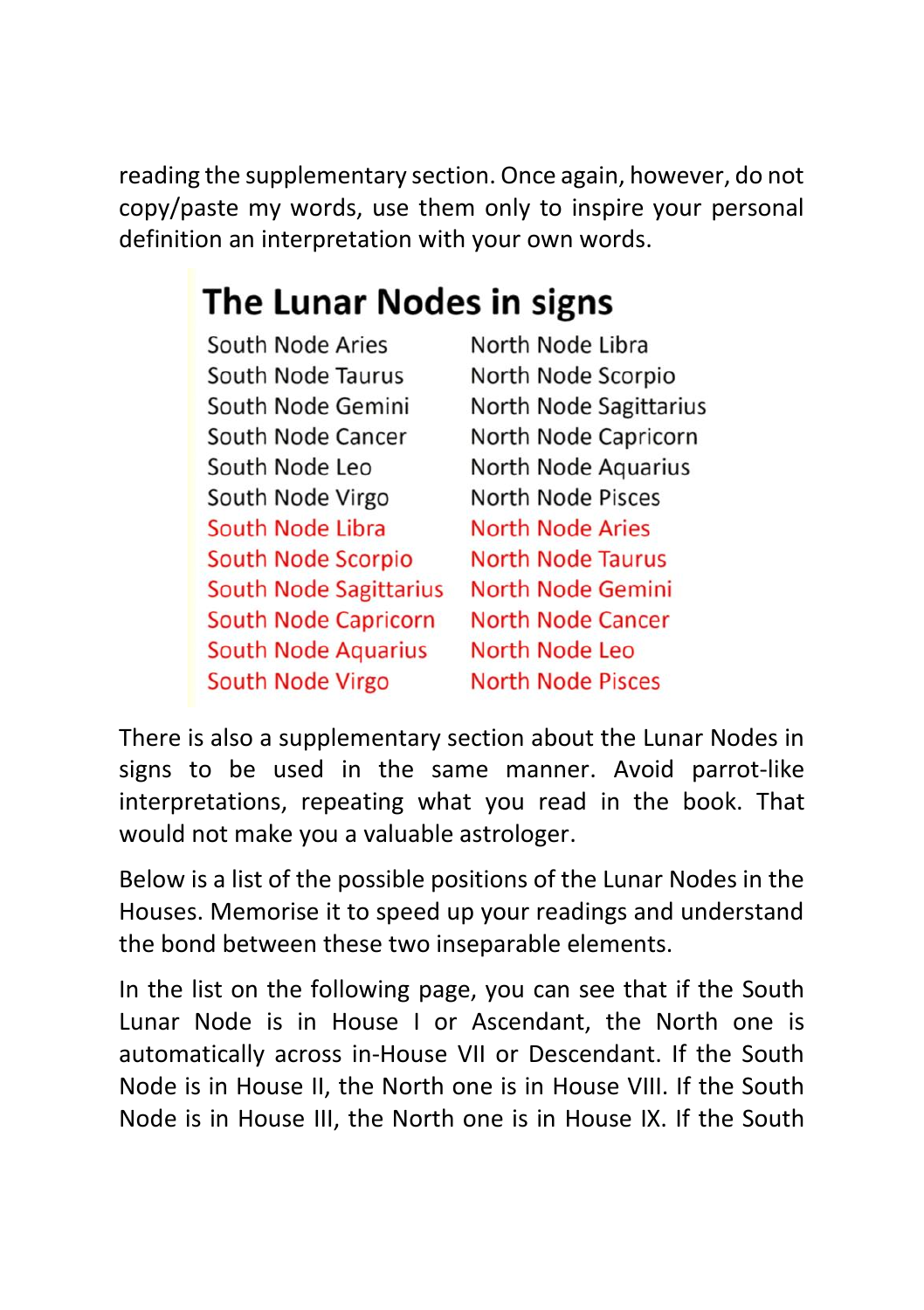node is in House IV, or NADIR, FC, the North one is in House X or MC, the MidHeaven, and so on and so forth.

## **The Lunar Nodes in Houses**

South Node House I (ASC) South Node House II South Node House III South Node House IV (NADIR) South Node House V South Node House VI South Node House VII (DESC) **South Node House VIII** South Node House IX South Node House X (MC) South Node House XI South Node House XII

North Node House VII (DESC) North Node House VIII North Node House IV North Node House X (MC) North Node House XI North Node House XII North Node House I (ASC) North Node House II North Node Gemini House III North Node House IV (NADIR) North Node House V North Node House VI

Memorise this because it is essential. As soon as you find out that someone has the North Node in a certain House or a certain sign, you know immediately that the South one is across in the opposite sign or House.

As a rule, only the North Node is listed in the Ephemeris. It is sufficient to determine that the South Node is at exactly the same degree in the opposite sign. Note that the South Node is not always shown in computer-generated charts such as the one below.

### **The Regents of the Lunar Nodes**

I have mentioned earlier something about the "**regents"**. The *regents* are the rulers of the signs in which the Lunar Nodes are found. In the example chart shown at the beginning of this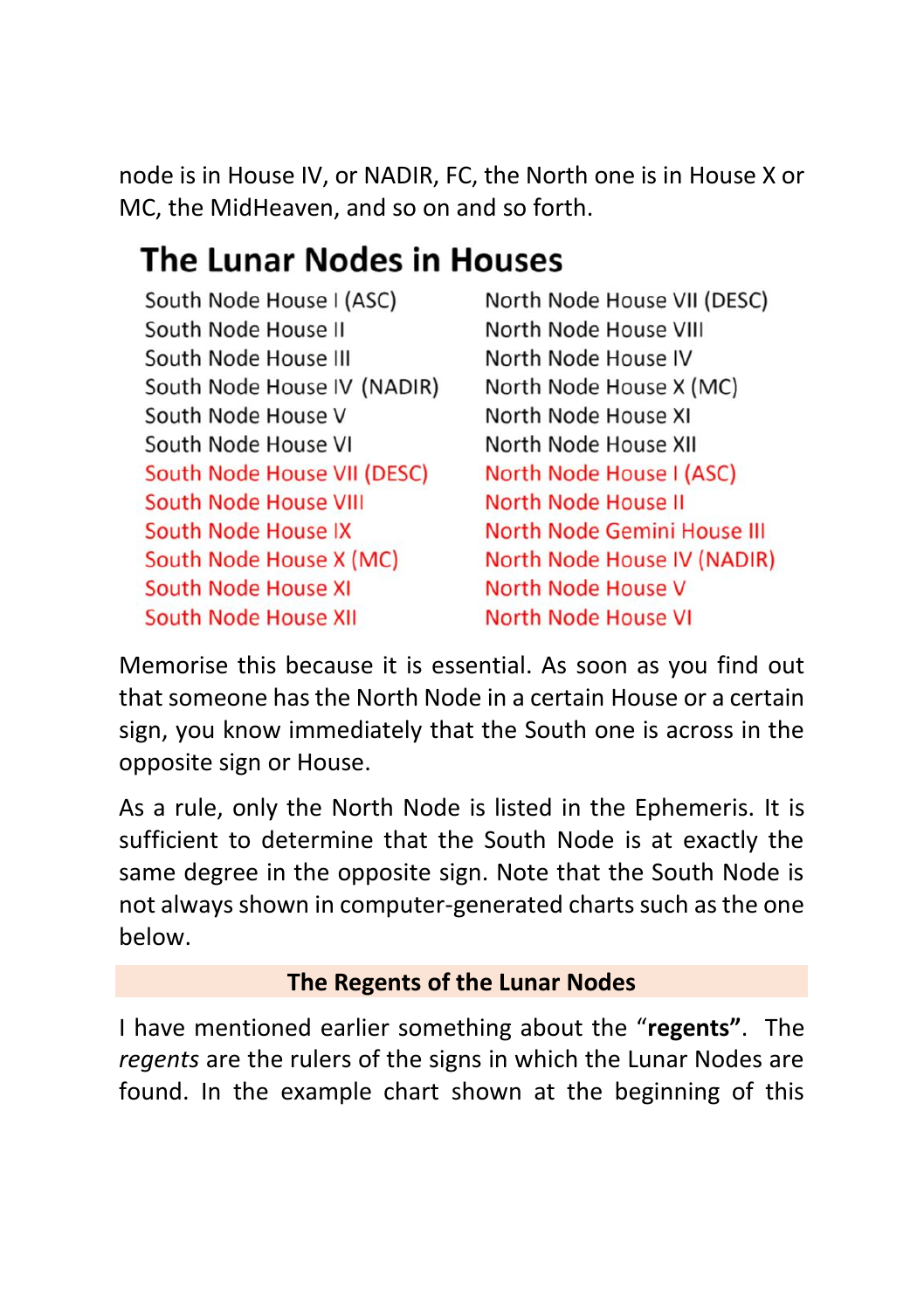lesson, we can easily determine the regents of the South and North Lunar Nodes.

Note that the regents of these fictive points transfer the energies of the Lunar Nodes into signs where they are modified in various ways. As I explain in my "Astrology for a Better Life" book, a planet is influenced by the energy of the sign in which it stands. For example, with Mercury in Aries, the brains and the intellect work differently than with Mercury in Pisces. The same principle applies to the regents of the South and North Lunar Nodes.

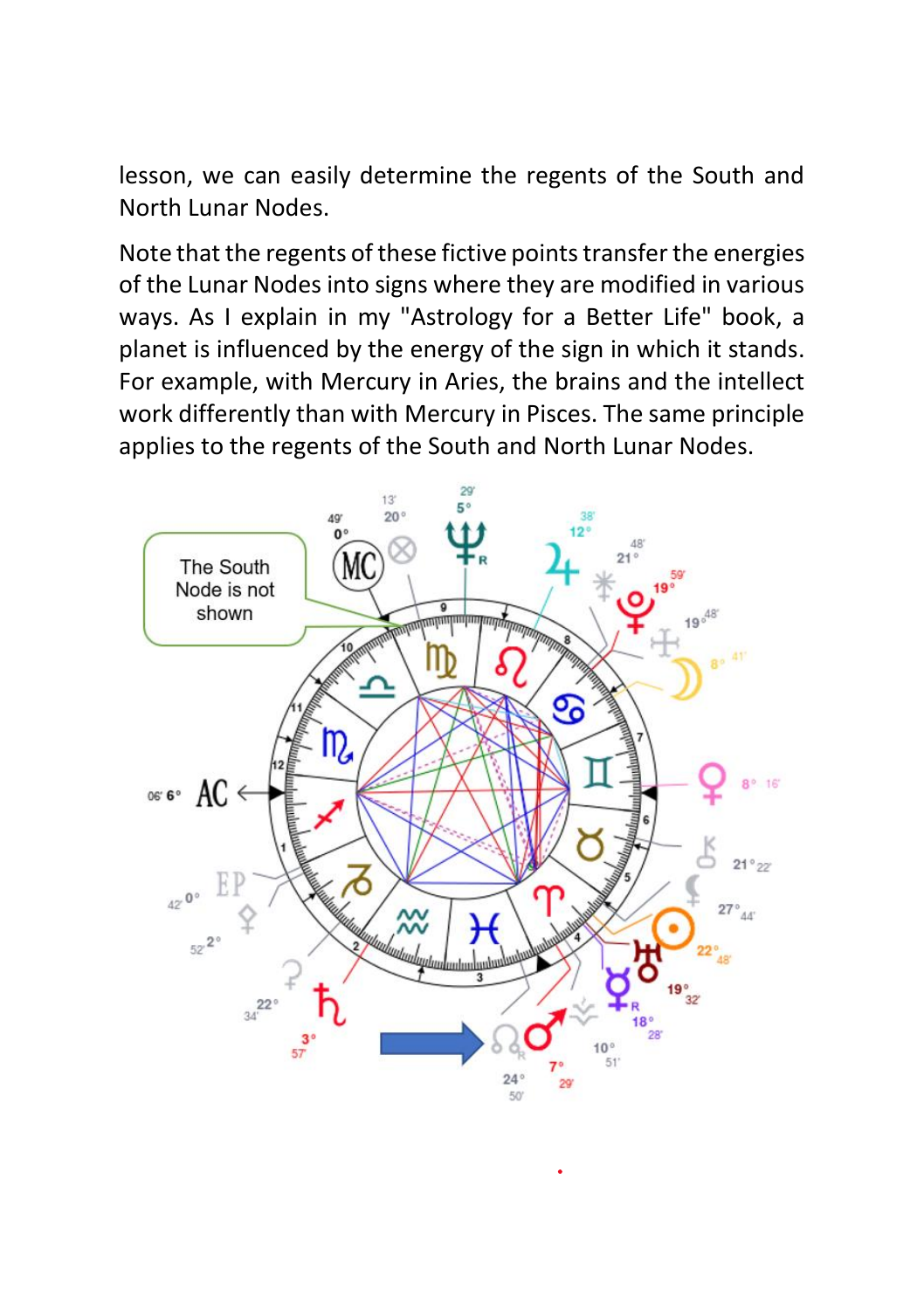

In the chart above, you see that the North Node is in Capricorn and the South one is in Cancer. As a result, the North Lunar Node is "regented" by Saturn, ruler of this sign. The South Lunar Node is under the regency of the Moon, ruler of Cancer.

Next, we need to know where the Moon is in this chart. Its position in sign allows more information on the role of the South Lunar Node in this person's life. In this chart it is in Virgo, an *Earth-Mutable* sign. Because the Moon represents the emotions,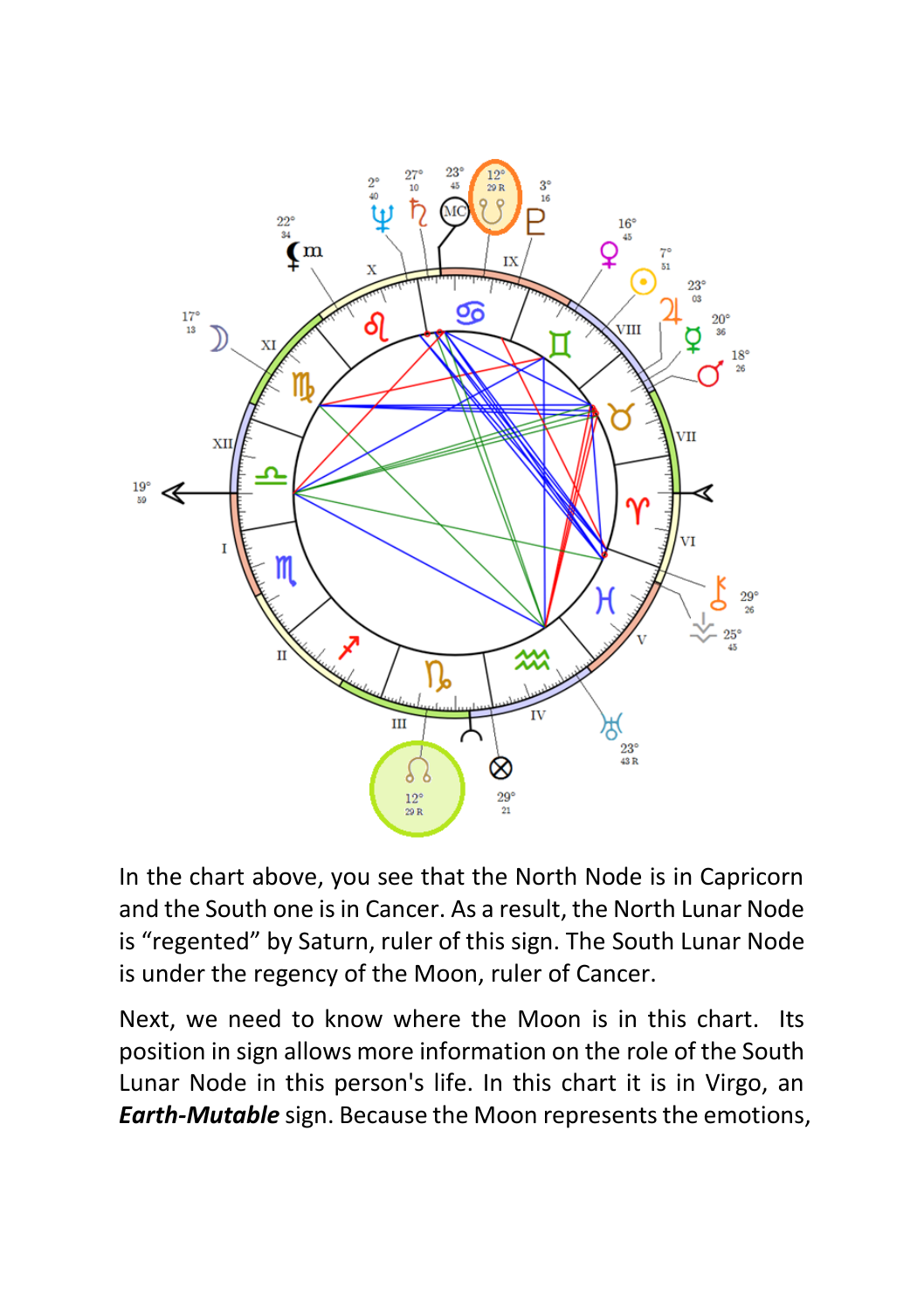it means that this person tends to analyse and to rationalise emotions. It also indicates an emotional link with health, which is represented by the sixth sign, Virgo. That's one more element to better understand how the South Lunar Node operates.

As for the North Lunar Node in Capricorn in this chart, it is ruled by Saturn which becomes the regent of this Node. Saturn is in Cancer and Cancer is the sign where the South Lunar Node is. That complicates the process of dealing with the South Node because if it represents that from which we should strive to get away from, as soon as the person reaches out for the North Lunar Node, its energy and value are brought back in the opposite sign through the regent's position. Saturn is in Cancer in the MC (Midheaven) at the top of the chart. This position enhances the importance of Saturn but, knowing that the South Lunar Node is in Cancer as well means that Saturn is actually under the regency of the same element asthe South Lunar Node, the Moon.

Because Saturn is in the Moon's sign (Cancer) it complicates the interpretation and even if we can explain what it means, the person is likely to find it difficult to adjust to the energies of the Lunar Nodes to realise important objectives or goals.

Understanding the potential of the combined influences of the regents of the North and South Nodes in Houses is as important as their positions in signs. In this lesson, you will find two supplementary sections. One about the positions of the regents in signs and a second one about their positions in Houses.

The regents provide further information about the basic influence of the South and North Lunar Nodes on our life path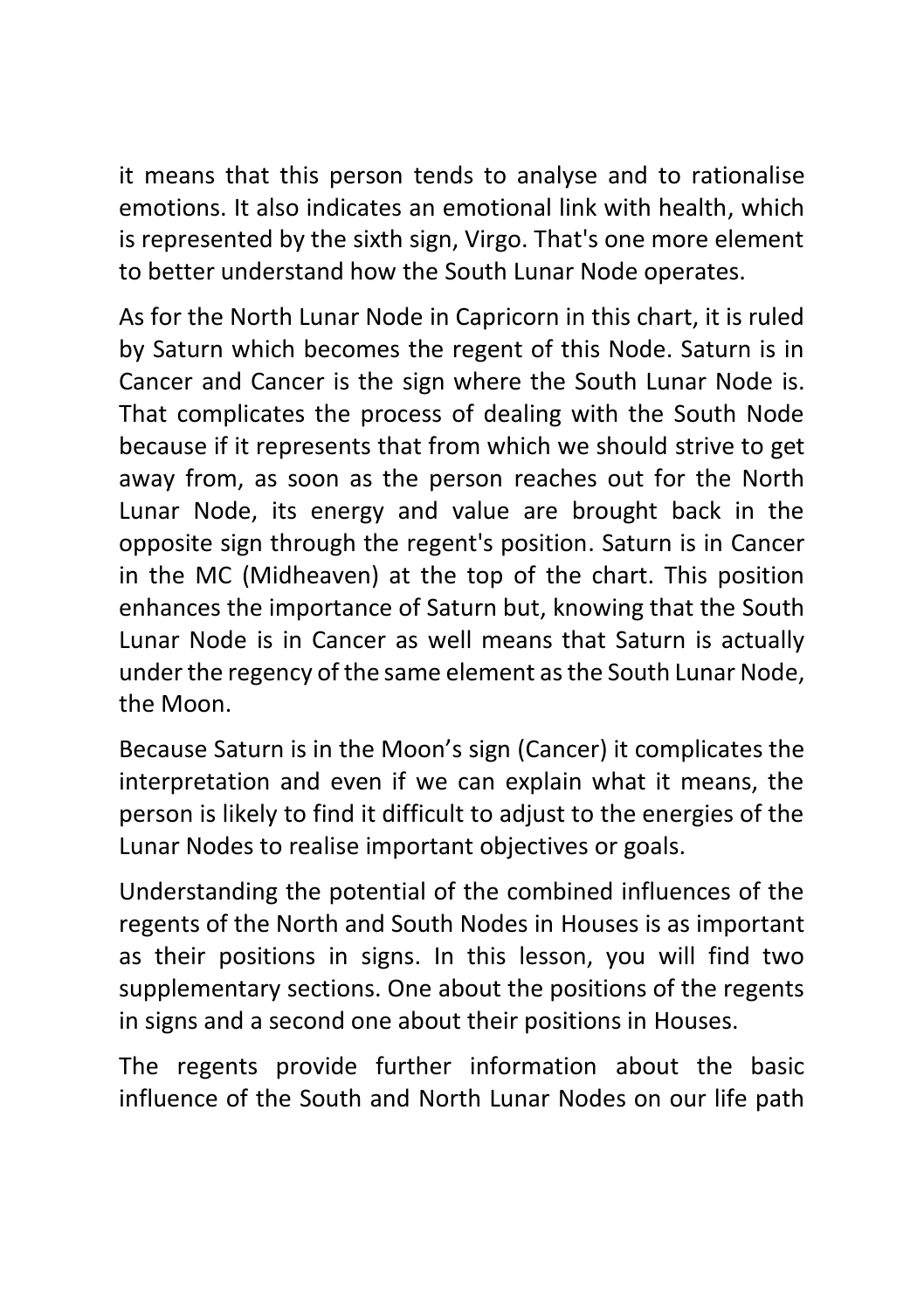and on the karmic reasons behind our most important choices in life.

That's why their positions in signs and Houses, and the aspects, that we will discuss next, are so valuable to the reading of a chart from a karmic point of view. The aspects explain a lot about the way we deal with this present incarnation and where we are tending to go.

**Do not forget that because you had a previous life, you will have a future life after this one. When you die, you will reincarnate in another body, another world, another country, another family, and another "you". However, you will bring back from this present life a lot of what has had a deep influence on your behaviour in various ways. Therefore, what you do in this life, what you achieve, is not just to fill out or pass the time that you spend on Earth; it is also to prepare for your next incarnation**

Let's look at the example chart again to summarise what needs to be done.

- **- The North Node is in Capricorn.**
- **- The regent is Saturn**
- **- The South Lunar Node is in Cancer**
- **- The regent is the Moon**
- **- The North node is in House III**
- **- The South node is in-House IX**
- **- The regent of the North Node, Saturn, is in Cancer**
- **- The regent of the South Node, the Moon, is in Virgo**
- **- The regent of the North Node, Saturn, in House X (MC)**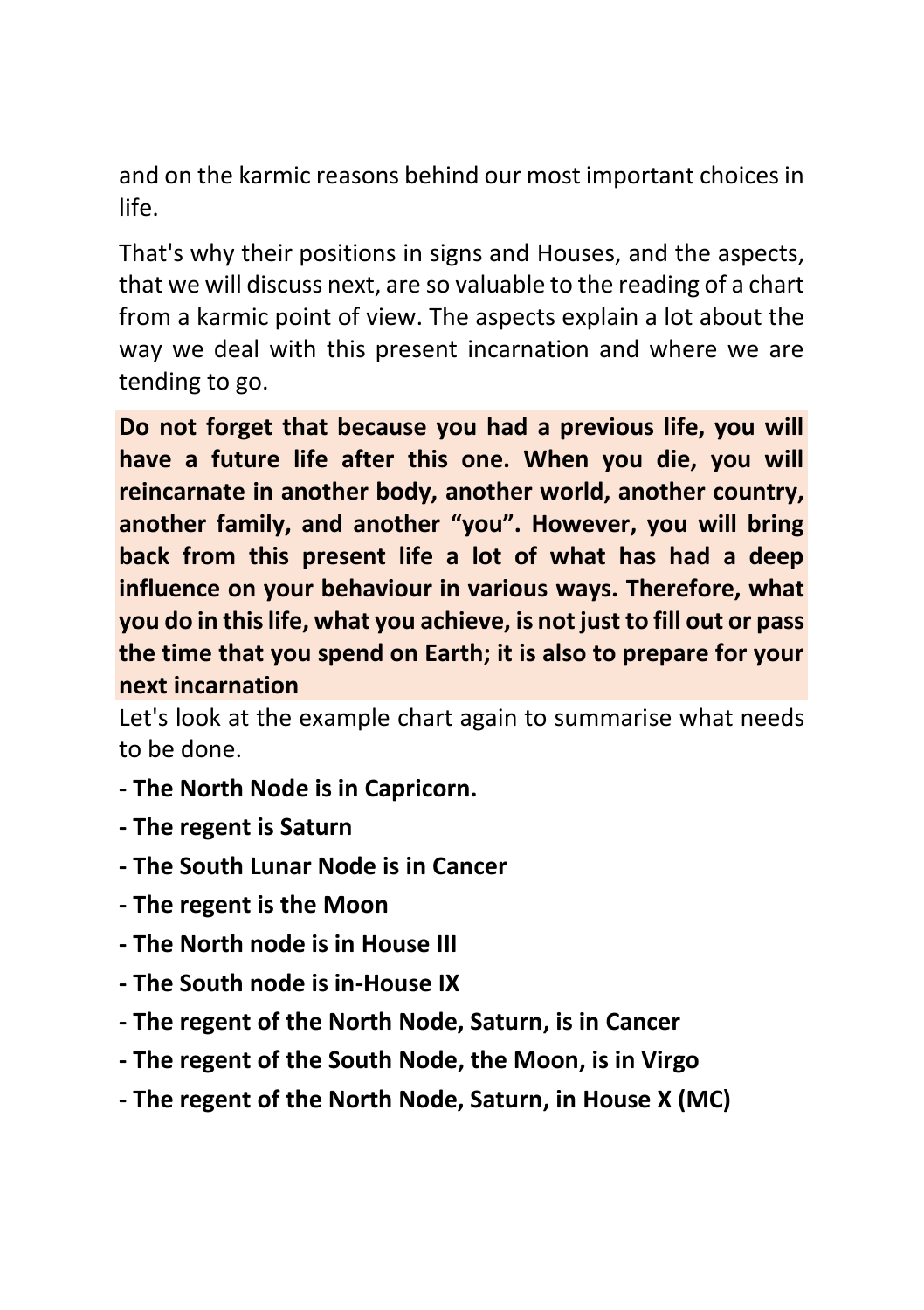

**- The regent of the South Node, the Moon, is in House XI** 

Once the list is complete, it can be analysed. Each element is addressed individually before they are blended to obtain a coherent interpretation of the Lunar Nodes.

Another task is to look for and analyse *the aspects* involving various elements in the chart with the South and North Lunar Nodes, and later with the regents of these Lunar Nodes.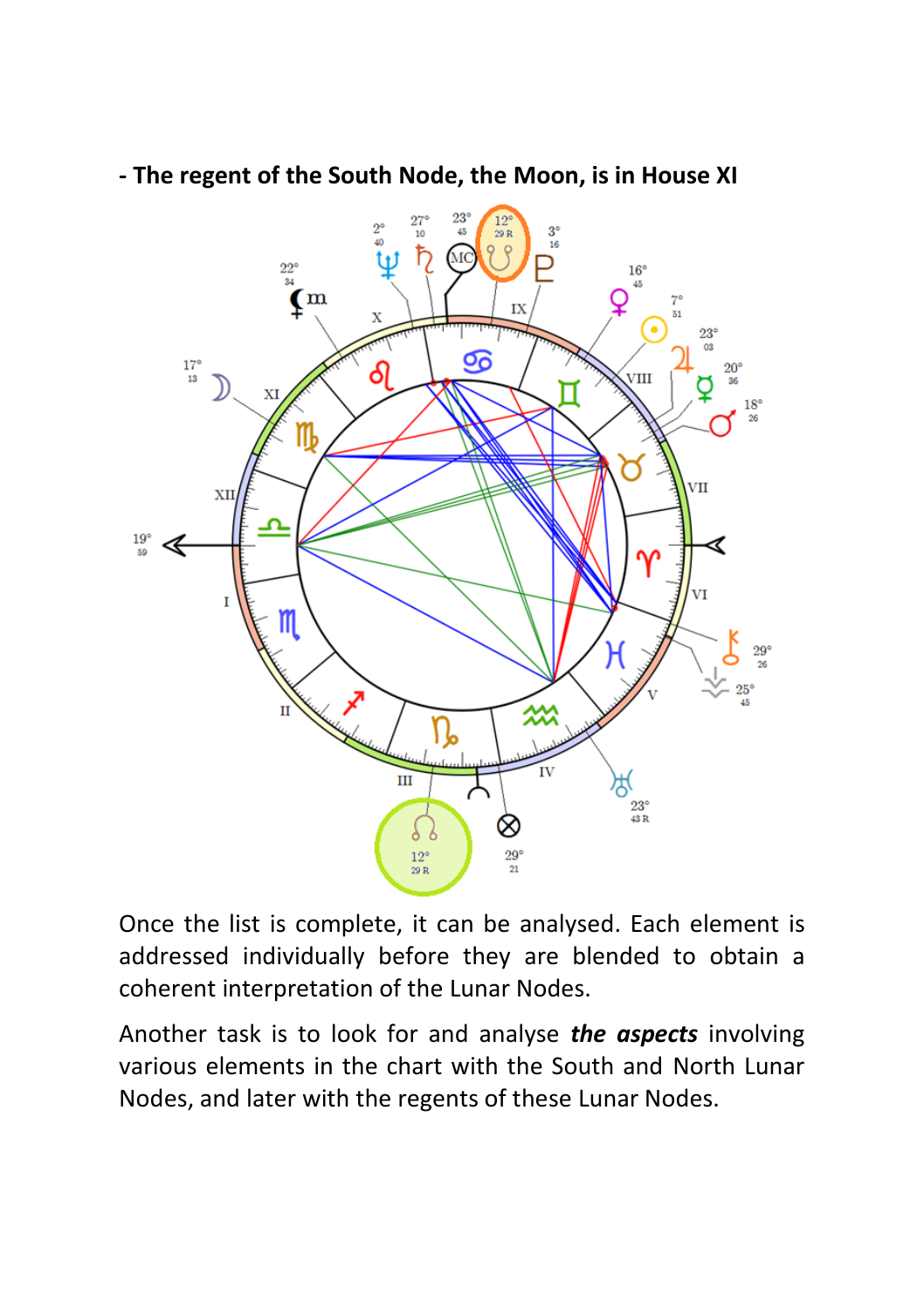To begin with, make a list of the aspects to the Lunar Nodes. They are drawn on the example chart presented on the following page.

- Saturn is sextile South Lunar Node and trine North Lunar Node.
- The North Lunar Node is trine Sun and Mars.
- the Sun and Mars are sextile South Lunar Node
- Vesta is inconjunct North Lunar Node and half-sextile South Node<sup>1</sup>

When the list is drawn, we can start to interpret the aspects according to the positions of the South and North Lunar Nodes in signs and House.



<sup>&</sup>lt;sup>1</sup> In my opinion, the half-sextile is a difficult aspect and not a 'half-beneficial' one like many astrologers claim.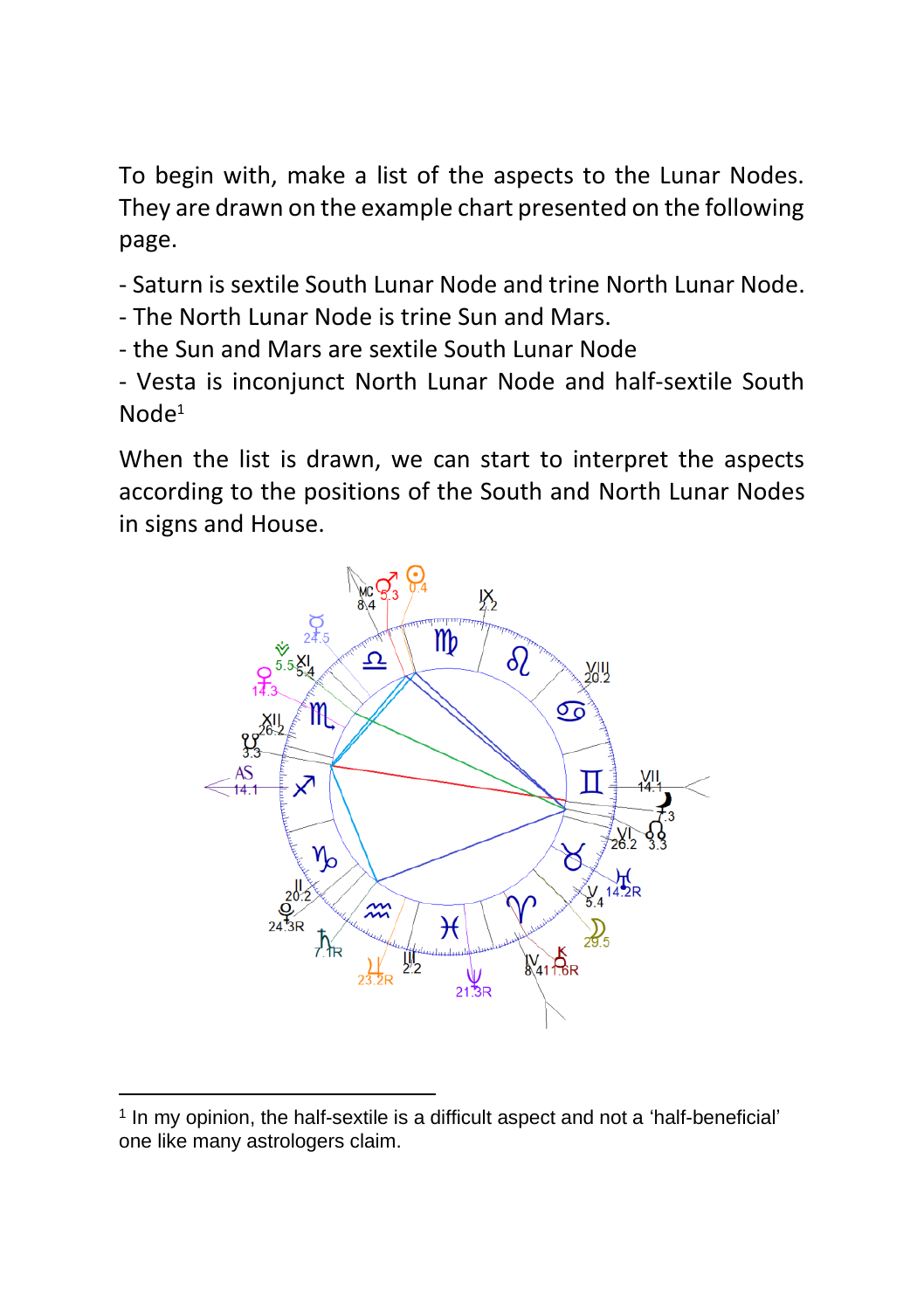Next, we must consider the regents of each Lunar Node in signs and in Houses in aspect with other elements in the chart, as mentioned earlier.

The best way to tackle such complicated exercise, is to draw up a list similar to the one made for the aspects involving the South and North Lunar Nodes.

The picture on the previous page shows the aspects converging to the South and North Nodes. The picture below shows the aspects to the regents of the South and North Lunar Node.



The North Lunar Node is in Gemini and its ruler, Mercury is in opposition with the Moon. There is also an inconjunct with Neptune, and a trine with Jupiter, as well as a square with Pluto.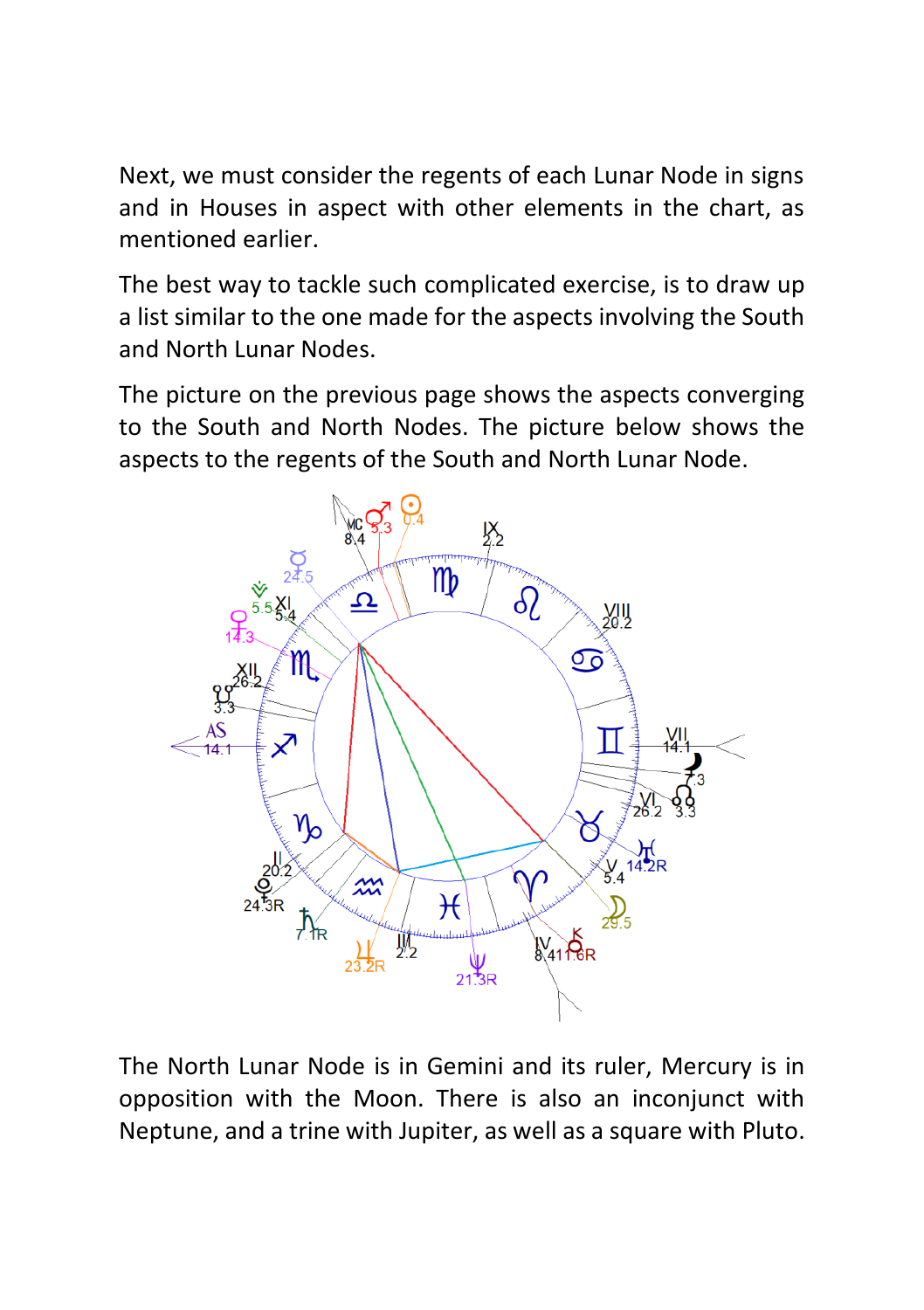Once again, making a list of the aspects involving Mercury is essential until you master the technique.

Jupiter, regent of the South Lunar Node in Sagittarius, is in Aquarius, half-sextile Pluto, sextile Moon and trine Mercury, a very positive aspect showing that the potential to make good use of the South and North Lunar Node is increased.

#### **Let's go over the whole process once more to end this lesson.**

1 - Assess the positions of the Lunar Nodes in signs and in Houses

2 - Determine the regents of the Lunar Nodes (the rulers of the signs where they stand)

3 - Situate the regents of the Lunar Nodes in signs and in Houses

4 - List the aspects involving the Lunar Nodes with other elements in the chart.

5 - List the aspects involving the regents of the Lunar Nodes with other elements in the chart.

This procedure represents quite a lot of work when you begin the study of this technique of astrological analysis. However, with practice, you will gradually gain confidence and speed to observe and simultaneously analyse all the factors to take into consideration in your reading.

It is like mixing colours, akin to what the artist does on a canvas. Practice is essential to master the art. The experience of the beginner is that of the teacher. The same applies to astrology and to any other skill. Acquiring basic knowledge is a tiny portion of the process. Practice does the rest. Practise, practise, and practise again because that's how you will eventually become a master in your own art.